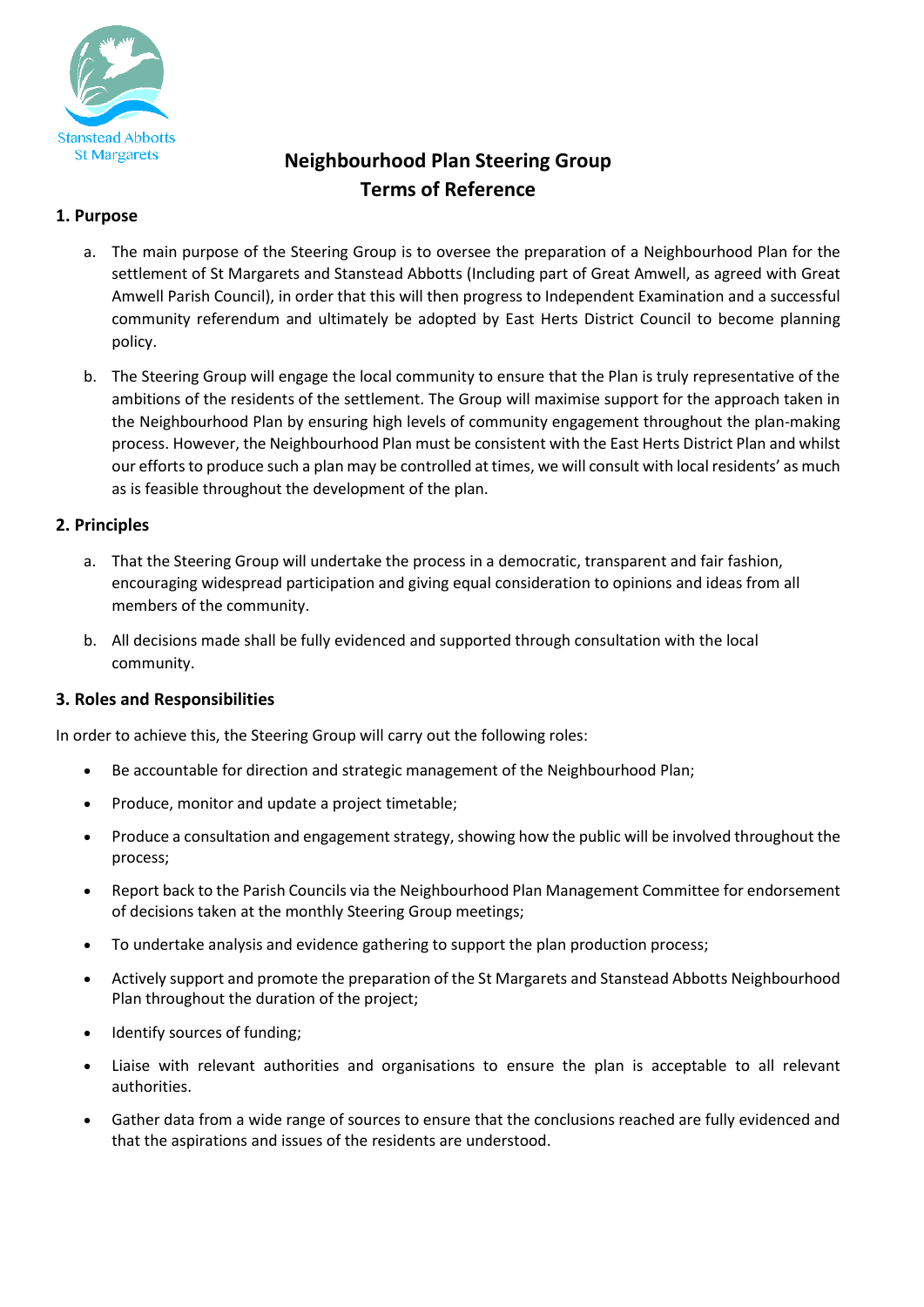- In accordance with the law, the steering committee will only collect a limited amount of information about individuals that is necessary for correspondence and information provision. The Steering committee do not use profiling, we do not sell or pass your data to third parties. The steering committee do not use your data for purposes other than those specified. The steering committee will make sure your data is stored securely and will delete all information deemed to be no longer necessary. e.g. within six months after the NP receives final stage of approval.
- Consult as widely and thoroughly as is possible to ensure that the draft and final NP is representative of the views of residents.
- Agree, subject to ratification by the Parish Councils, a final submission version of the St Margarets and Stanstead Abbotts Neighbourhood Plan;

#### **4. Membership**

- a. The Steering Group will be made up of a cross-section of volunteers from the community, including Parish Councillors. Effort will be made to seek input from under-represented sections of the community.
- b. Membership of the Steering Group will be open to the public indefinitely. New members who are keen to be involved must be able to demonstrate what they can bring to the group. The management committee will consider and approve new memberships subject to missing skills set where required and where there is a vacancy to assist with the neighbourhood planning.

# **5. Decision Making**

- a. The Steering Group has full delegated authority from the Parish Councils to deliver its plan making functions up to and including publication of the Consultation Draft Plan. The Group will report to the Parish Councils setting out progress on its work. The Parish Councils will approve the Submission Draft Neighbourhood Plan prior to publication for consultation and independent examination.
- b. The plan-making process remains the responsibility of the Parish Councils as the qualifying body. All publications, consultation and community engagement exercises will be undertaken by or on behalf of the Parish Councils via the Neighbourhood Plan Management Committee with appropriate recognition of the Parish Councils position given in all communications associated with the project.

#### **6. Meetings**

- a) Steering Group meetings will be targeted to take place monthly with certain exceptions ie: Summer/Christmas holiday breaks.
- b) Where possible, all meetings will be held at different places within the Parishes. The dates of future meetings will be made publicly available via the Neighbourhood Plan website, relevant Facebook group pages and notice boards. Where Zoom sessions are necessary, (especially under current Covid conditions) the Secretary will provide access codes upon request. All 'users' to clearly identify themselves through this medium and the Chair reserves the right to remove anyone who is not willing to do so.
- c) The Steering Group will elect a Chair, Treasurer and Secretary from its membership to remain in those positions until the project is completed. If these positions should become vacant, the Group will elect an alternate representative.
- d) The Secretary shall keep a record of meetings and circulate notes to Steering Group members and the Parish Council representatives in a timely fashion. Public meetings will be recorded for minute taking purposes. Once the notes have been approved, the recording will be deleted to meet GDPR guidelines. Minutes shall be made publicly available.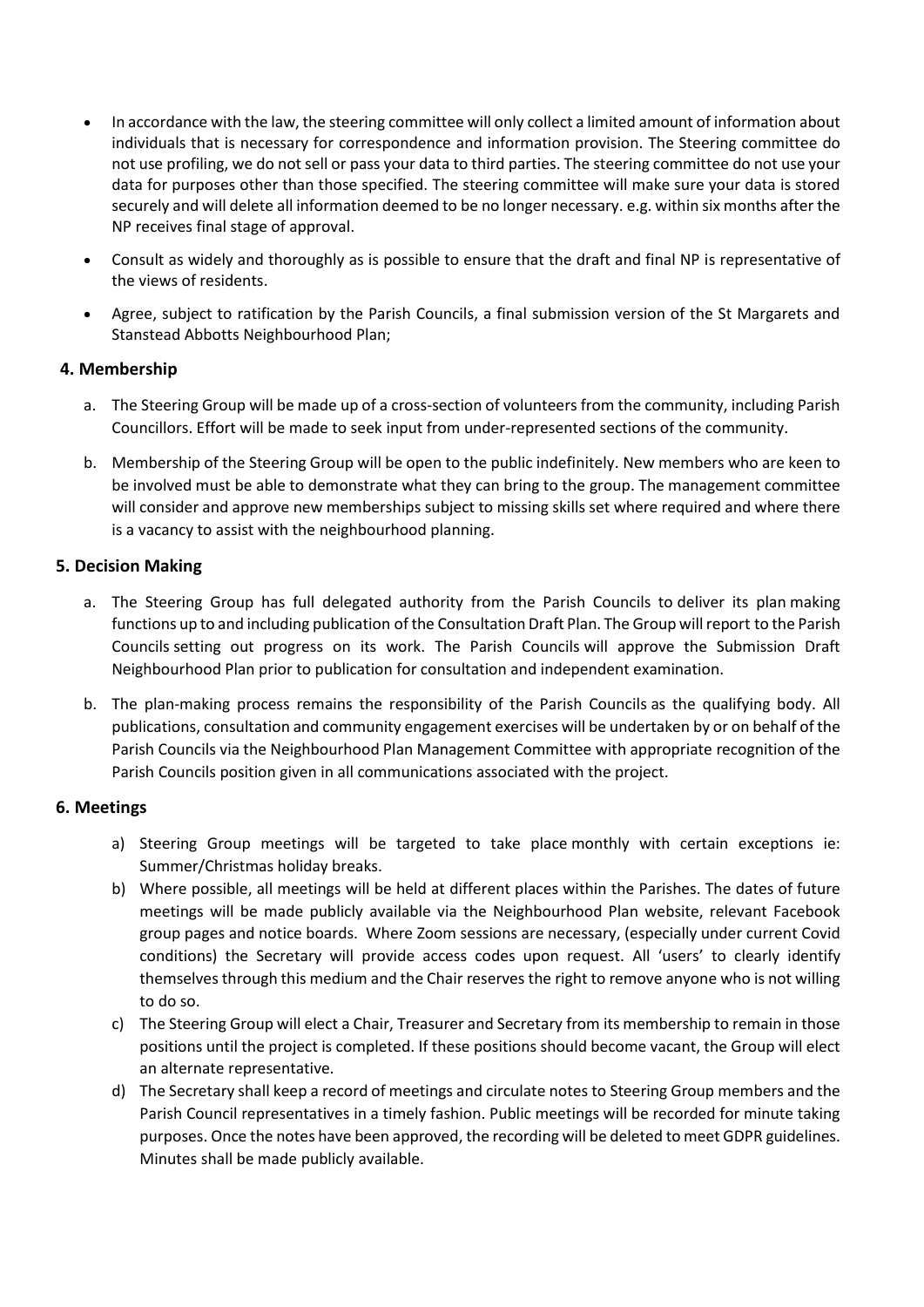- e) At least 7 clear days' notice of meetings shall be sent to members via email [or an alternative agreed communication method].
- f) Decisions made by the Steering Group will normally be by consensus at Steering Group meetings. Where a vote is required each member shall have one vote. A minimum of five members shall be present where matters are presented for decisions to be taken. A simple majority vote will be required to support any motion. The Chairman shall have one casting vote.
- g) Meetings are open to all members of the Parishes to attend where a key decision is required. All groups and interested parties will be encouraged to participate at such meetings. The agenda will include an item to receive any representations from members of the public. This item will last no longer than 15 minutes unless agreed by the Chairman, with a maximum of 5 minutes allowed per speaker. Only members of the Steering Committee Group are permitted to vote.

#### **7. Communication**

- a. The Communications sub-group will create and draft all publications for updating the Parish Councils and local community. Once approved by the Management Group, these will be submitted for release to the relevant areas ie: Facebook groups, websites, notice boards, leaflets etc. to ensure all our community remains fully informed.
- b. At no point should any information be released without prior approval of the Neighbourhood Plan Management Committee to ensure information is accurate and appropriate.

#### **8. Working Groups**

- c. The Steering Group may establish working groups, made up of volunteers from the community to aid them in any Neighbourhood Plan related work.
- b. Each working group should have a lead person from the Steering Group.
- c. Members of the community will be encouraged to participate in the process at all stages.

#### **9. Finance**

- a. All grants and funding will be applied for and held by the lead Parish Council (Stanstead Abbotts P.C) who will ring-fence the funds for Neighbourhood Plan work.
- b. The Steering Group will notify the Parish Councils, advising them of any significant planned expenditure before it is incurred.
- c. Steering Group members from any working groups may claim back any previously agreed expenditure incurred during any Neighbourhood Plan related work.

#### **10. Conduct**

- a. It is expected that all Steering Group members abide by the principles and practice of the Parish Council Code of Conduct including conflicts of interest, particularly with regard to development.
- b. Whilst Members as individuals will be accountable to their parent organisations, the Steering Group as a whole is accountable to the wider community for ensuring that the Plan reflects their collective expectations.
- c. The Steering Group will achieve this through applying the following principles:
	- $\triangleright$  Be clear and open when their individual roles or interests are in conflict;